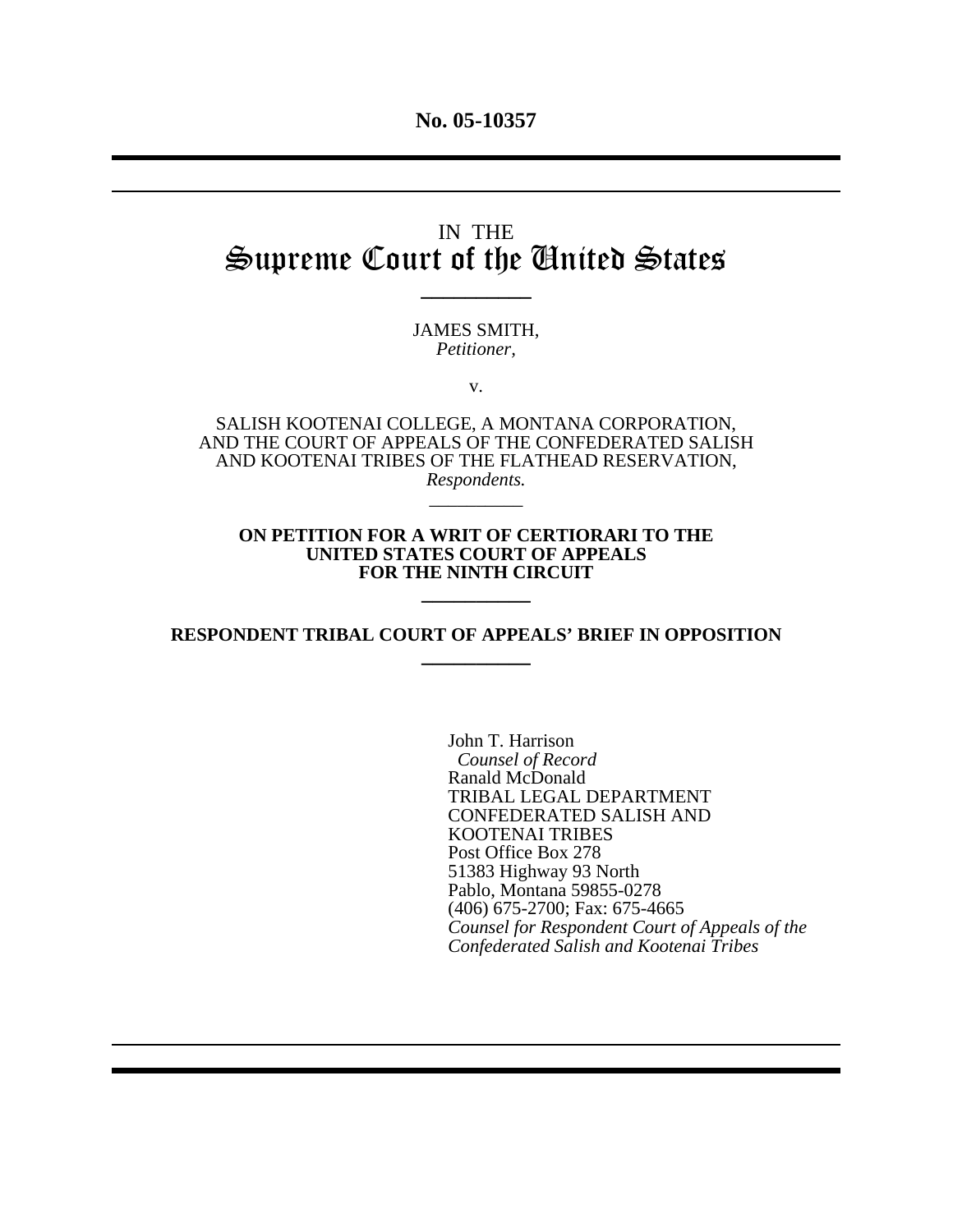## **QUESTION PRESENTED**

The Respondent Confederated Salish and Kootenai Tribal Court of Appeals restates the issue before this Court as follows: Should this Court review a decision of the Ninth Circuit Court of Appeals that found a tribal court had jurisdiction over a non-tribal member's tort claim against a tribal entity for alleged reservation based negligence where the non-tribal member expressly consented to the exercise of jurisdiction pursuant to tribal law?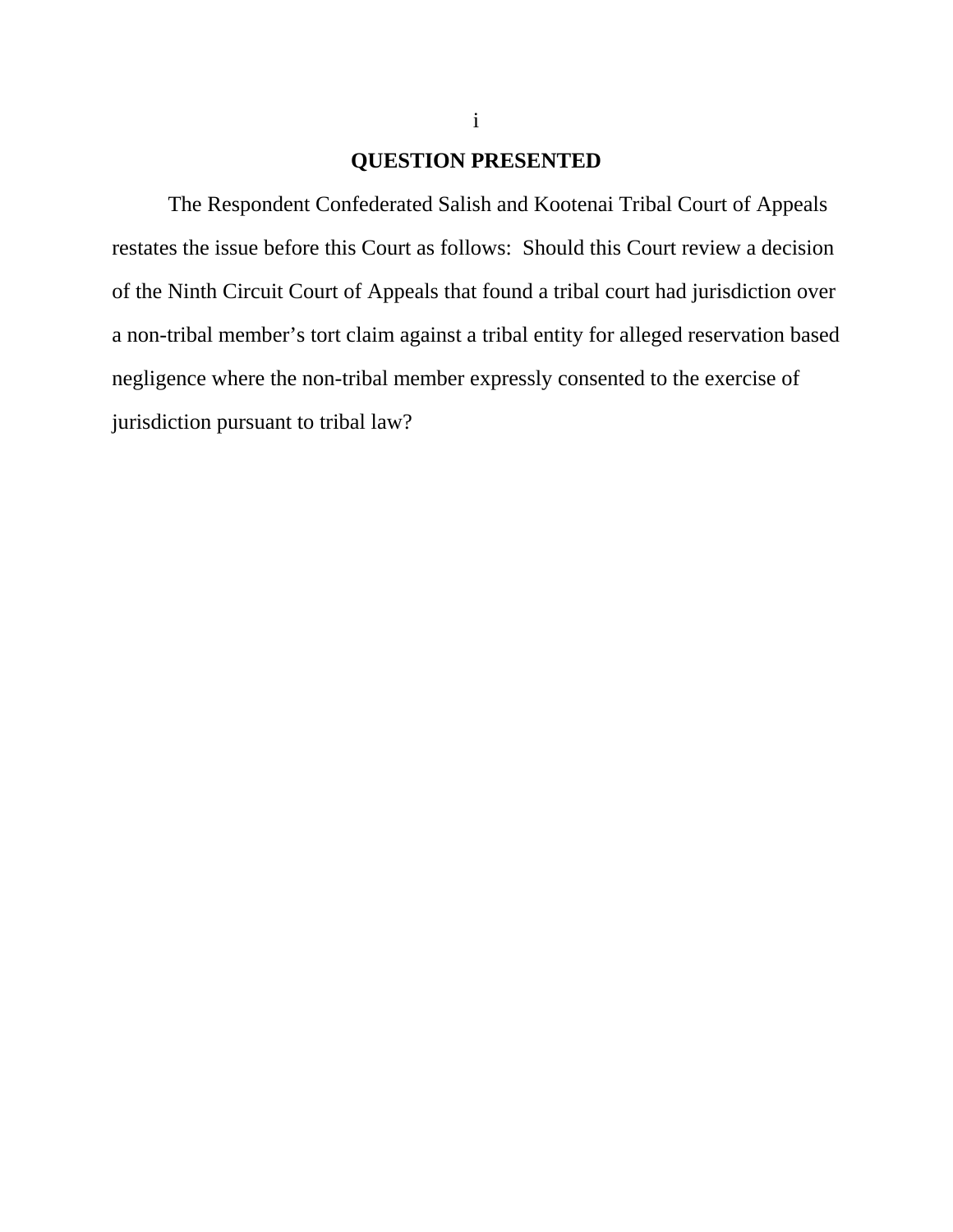# **TABLE OF CONTENTS**

# **Page**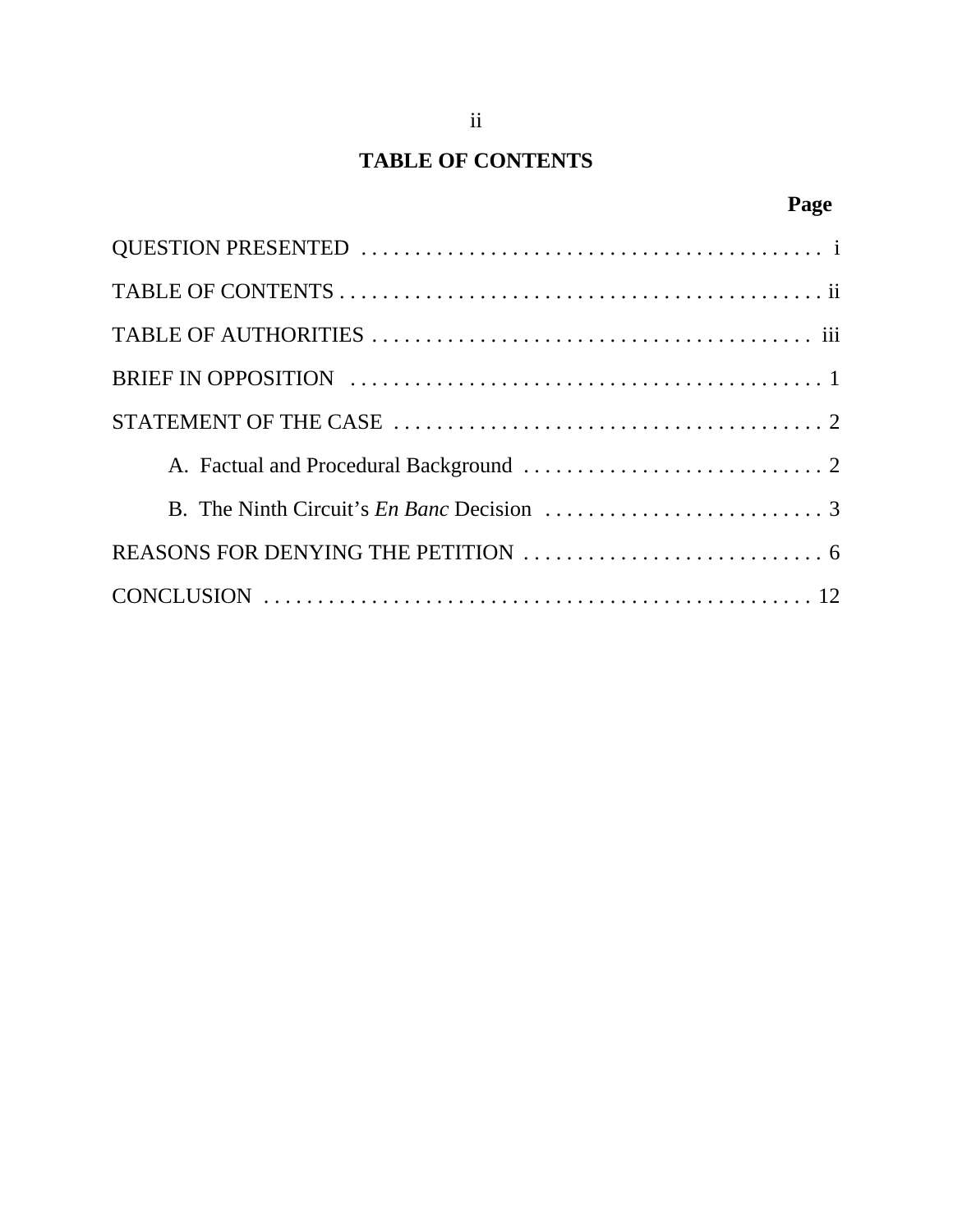## **TABLE OF AUTHORITIES**

| <b>CASES</b>                                                | Page |
|-------------------------------------------------------------|------|
|                                                             |      |
|                                                             |      |
| Ford Motor Co. v. Todecheene,                               |      |
| Iowa Mut. Ins. Co. v. LaPlante,                             |      |
| Lapides v. Board of Regents of the University of Georgia,   |      |
| McDonald v. Means,                                          |      |
| Montana v. United States,                                   |      |
| Nat'l Farmers Union Ins. Cos. v. Crow Tribe of Indians,     |      |
| Nevada v. Hicks,                                            |      |
|                                                             |      |
| Strate v. A-1 Contractors,                                  |      |
| Weeks Construction, Inc. v. Oglala Sioux Housing Authority, |      |
| Williams v. Lee,                                            |      |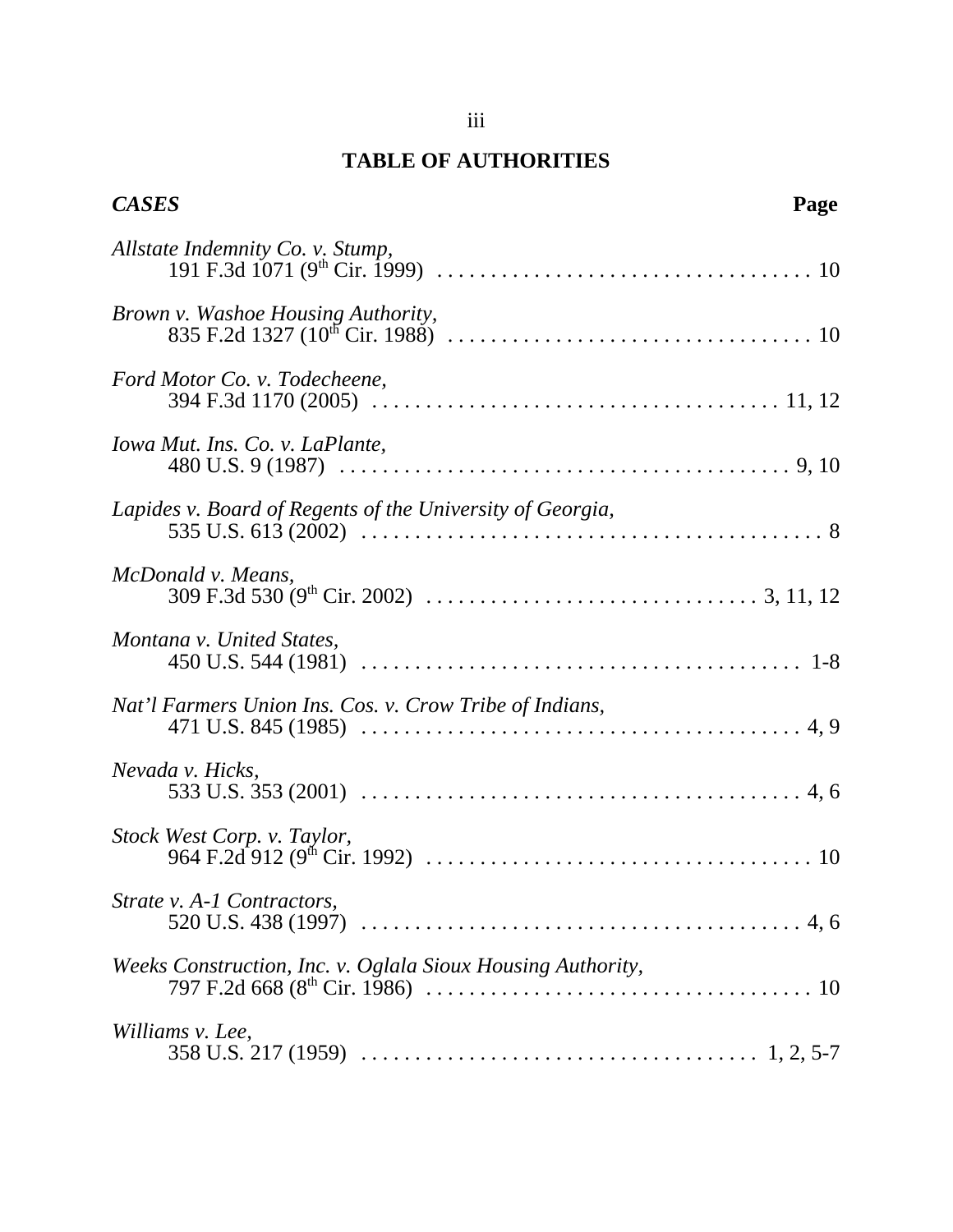## *CASES - Continued*

| Worcester v. Georgia, |  |  |  |  |  |  |  |  |  |  |  |
|-----------------------|--|--|--|--|--|--|--|--|--|--|--|
|                       |  |  |  |  |  |  |  |  |  |  |  |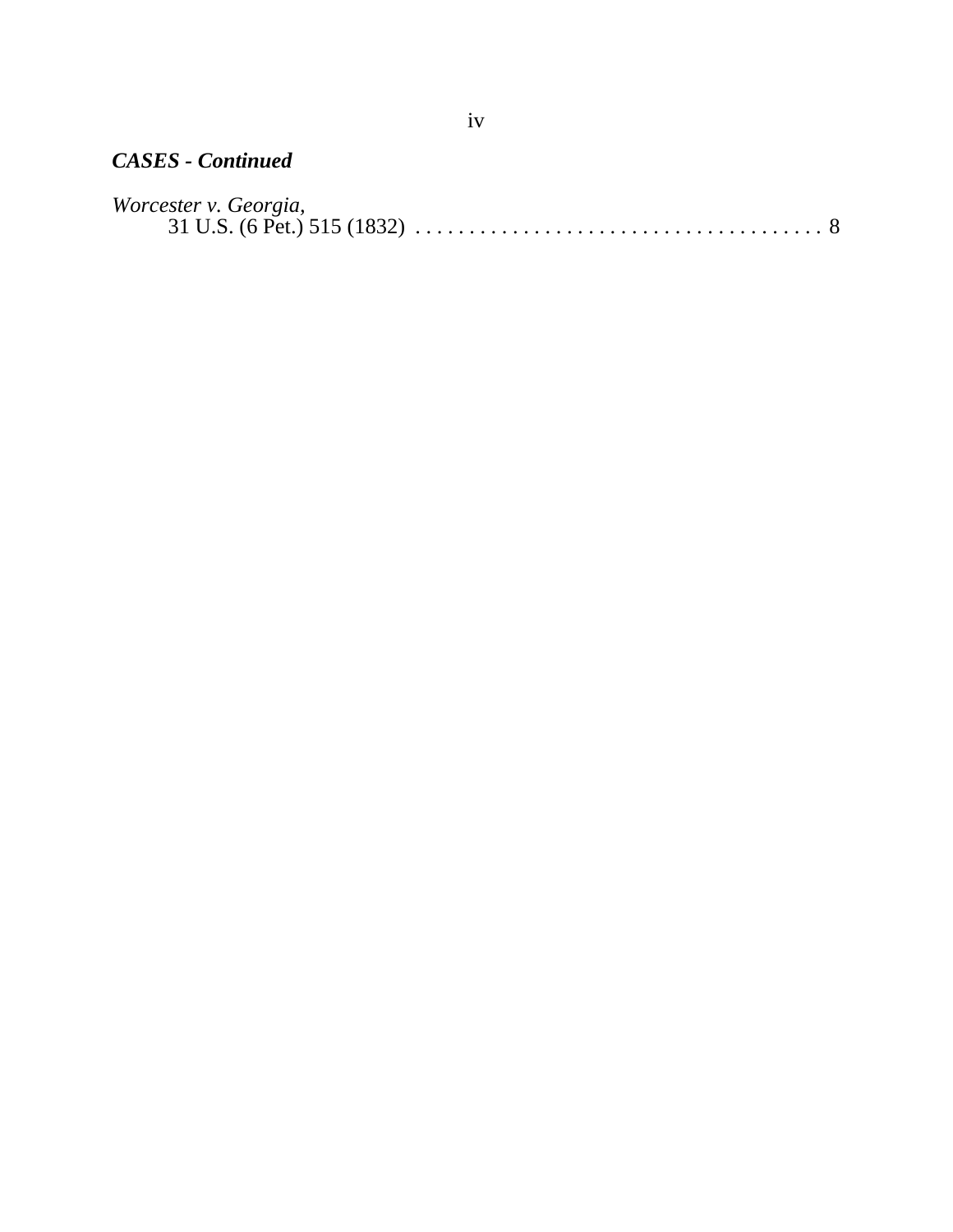#### **BRIEF IN OPPOSITION \_\_\_\_\_\_\_\_\_\_\_\_\_\_\_\_\_\_**

The petition for a writ of certiorari should be denied because it presents no issue worthy of this Court's attention. An *en banc* panel of the Ninth Circuit Court of Appeals held that tribal court jurisdiction is proper when a non-member plaintiff elects the tribal court forum to litigate tort claims against an Indian defendant for alleged reservation based negligence. That decision made no new law. Quite to the contrary, the *en banc* panel based its decision entirely on this Court's decisions in *Montana v. United States,* 450 U.S. 544 (1981), and *Williams v. Lee,* 358 U.S*.* 217 (1959). By grounding its legal analysis in this Court's precedent, the *en banc* panel's decision remains faithful to this Court's well established federal Indian law precedent.

Smith seeks to manufacture a conflict between federal circuit courts by recasting the decision below as "dictat[ing] that the act of exhausting one's remedies in the tribal court system operates to establish subject-matter jurisdiction where it would not otherwise exist." Pet. at 9,  $\P$  2. Smith concludes that the Ninth Circuit has rendered a "distortion" of this Court's tribal court exhaustion doctrine, thus placing the Ninth Circuit in conflict with this Court, as well as other circuits. *Id.* However, the record in this case bears no resemblance to Smith's assertion that he was simply exhausting his tribal court remedies when he litigated his claim on the merits in tribal court. Rather, the *en banc* panel's finding of tribal court jurisdiction was based on a strict following of this Court's path-marking cases for

1

**\_\_\_\_\_\_\_\_\_\_\_\_\_\_\_\_\_\_**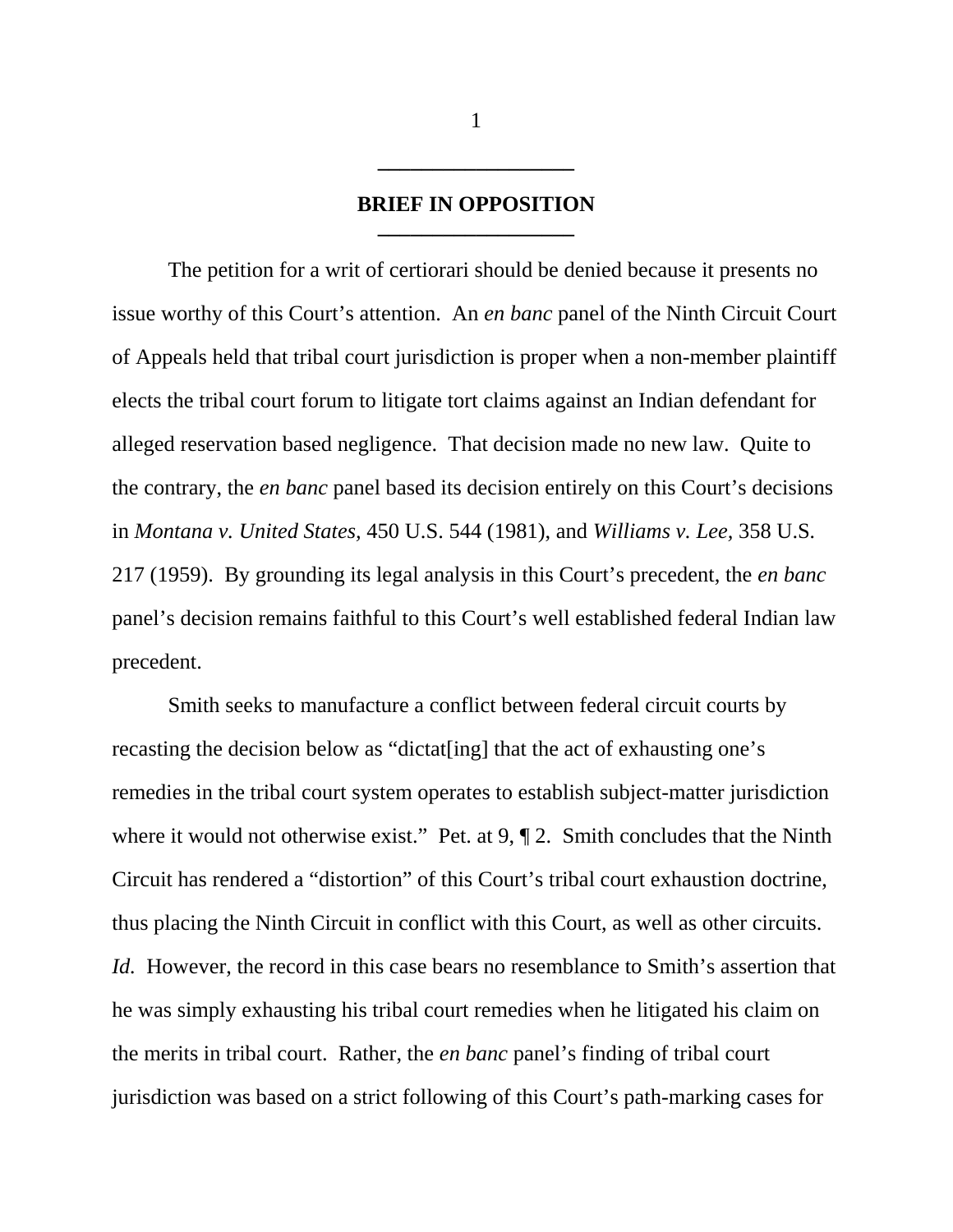examining tribal court jurisdiction set out in *Montana* and *Williams*. This is a case that turns on its facts, not on any new law allegedly announced by the Ninth Circuit. Smith's claim that there is conflict among the circuits regarding tribal exhaustion is an after-the-fact argument crafted from whole cloth. Since there is no conflict, review by this Court should be denied.

This case rests on its facts. No extraordinary circumstances justify review. Despite the sometimes complex jurisdictional structure of federal Indian law, most plaintiffs (unlike Smith) do not affirmatively pursue a claim in tribal court and then, upon an adverse jury verdict, initiate a first-time challenge of the court's jurisdiction to hear the case just litigated. Hence the absence of published opinions on tribal court jurisdiction addressing any case with a procedural history similar to Smith's. Because this case turns on its uncommon facts, it is unlikely the issue it presents will arise frequently, if at all. Smith's assertion that the decision below creates new legal precedent is wrong, as the Ninth Circuit rendered its decision through a textbook application of this Court's established precedent for determining tribal court jurisdiction. Accordingly, the petition should be denied.

### **STATEMENT OF THE CASE**

#### **A. Factual and Procedural Background**

In the interest of judicial economy, the Tribal Court of Appeals incorporates by reference the factual and procedural history as presented in the Brief in Opposition from Salish and Kootenai College (SKC), with the following summary:

Smith proceeded as the plaintiff in the Confederated Salish and Kootenai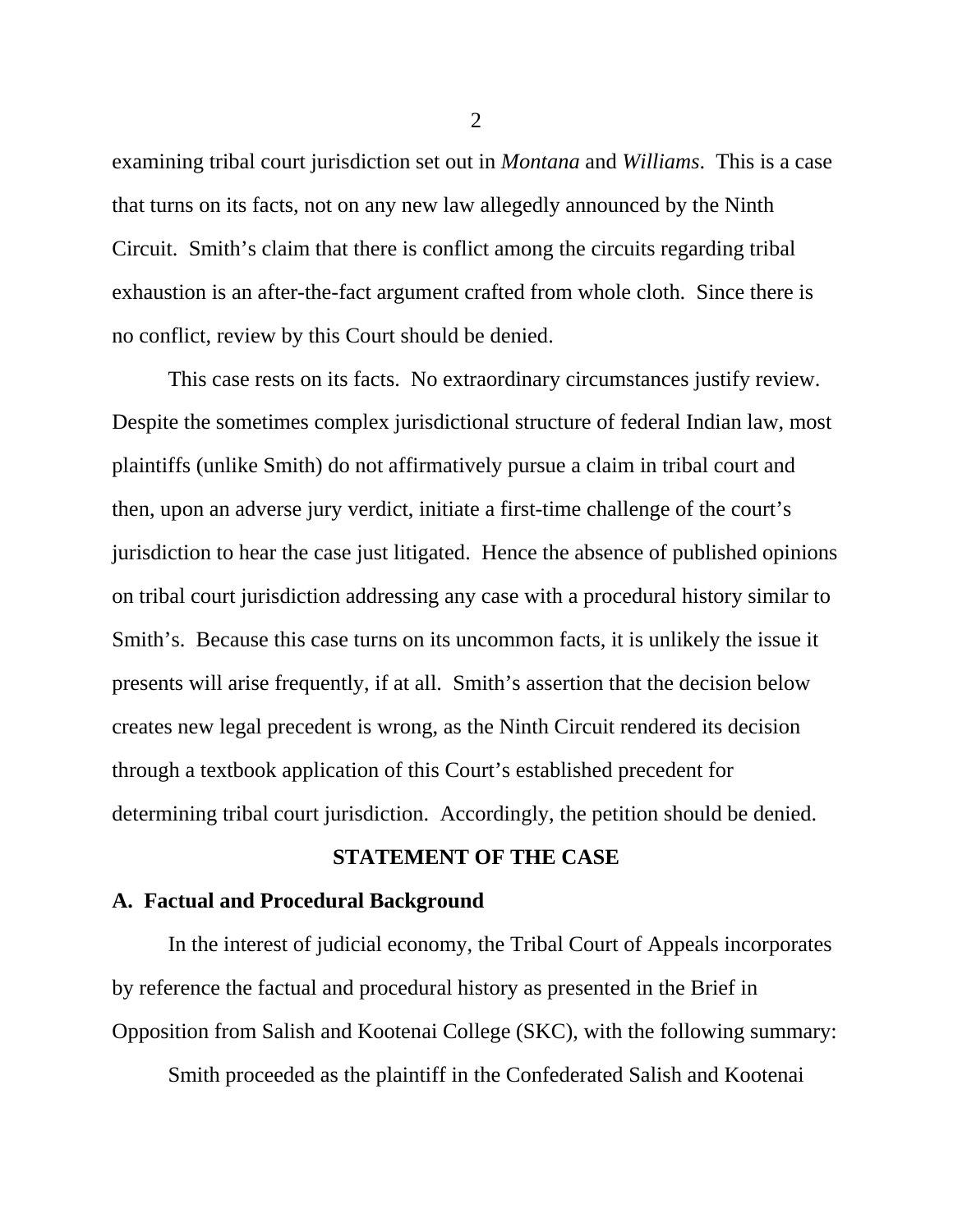Tribes' (CSKT) Tribal Court and lost a jury verdict. He then challenged the CSKT Tribal Court's jurisdiction for the first time. The Tribal Court found jurisdiction was proper, and this was affirmed by the Tribal Court of Appeals. The federal district court affirmed tribal court jurisdiction and declined to allow Smith to relitigate the case in the federal system. A three judge panel of the Ninth Circuit Court of Appeals overturned the district court and found no tribal jurisdiction. The Tribal Court of Appeals and SKC petitioned for *en banc* review of the three judge panel decision based on a conflict created between that panel's decision and the Ninth Circuit's opinion in *McDonald v. Means*, 309 F.3d 530 (9<sup>th</sup> Cir. 2002), coupled with an improper application of this Court's path-marking decision in *Montana v. United States,* 450 U.S. 544 (1981). The Ninth Circuit granted *en banc* review. Pet. App. 32a.

#### **B. The Ninth Circuit's** *En Banc* **Decision**

Eight of the eleven judges on the *en banc* panel of the Ninth Circuit voted to reverse the three judge panel and affirm the federal district court's finding of tribal court jurisdiction. Pet. App. 1a. Judge Gould wrote a dissent in defense of the three judge panel opinion he had penned, joined by two other judges.

Writing for the majority of the *en banc* panel, Judge Bybee stated up front: "Our analysis of the tribal court's jurisdiction starts with the Supreme Court's decision in *Montana,* a 'pathmarking case concerning tribal civil authority over nonmembers.'" Pet. App. 6a, ¶ 1 (quoting *Strate v. A-1 Contractors,* 520 U.S. 438, 445 (1997)). The *en banc* panel went on to examine the particular facts of this case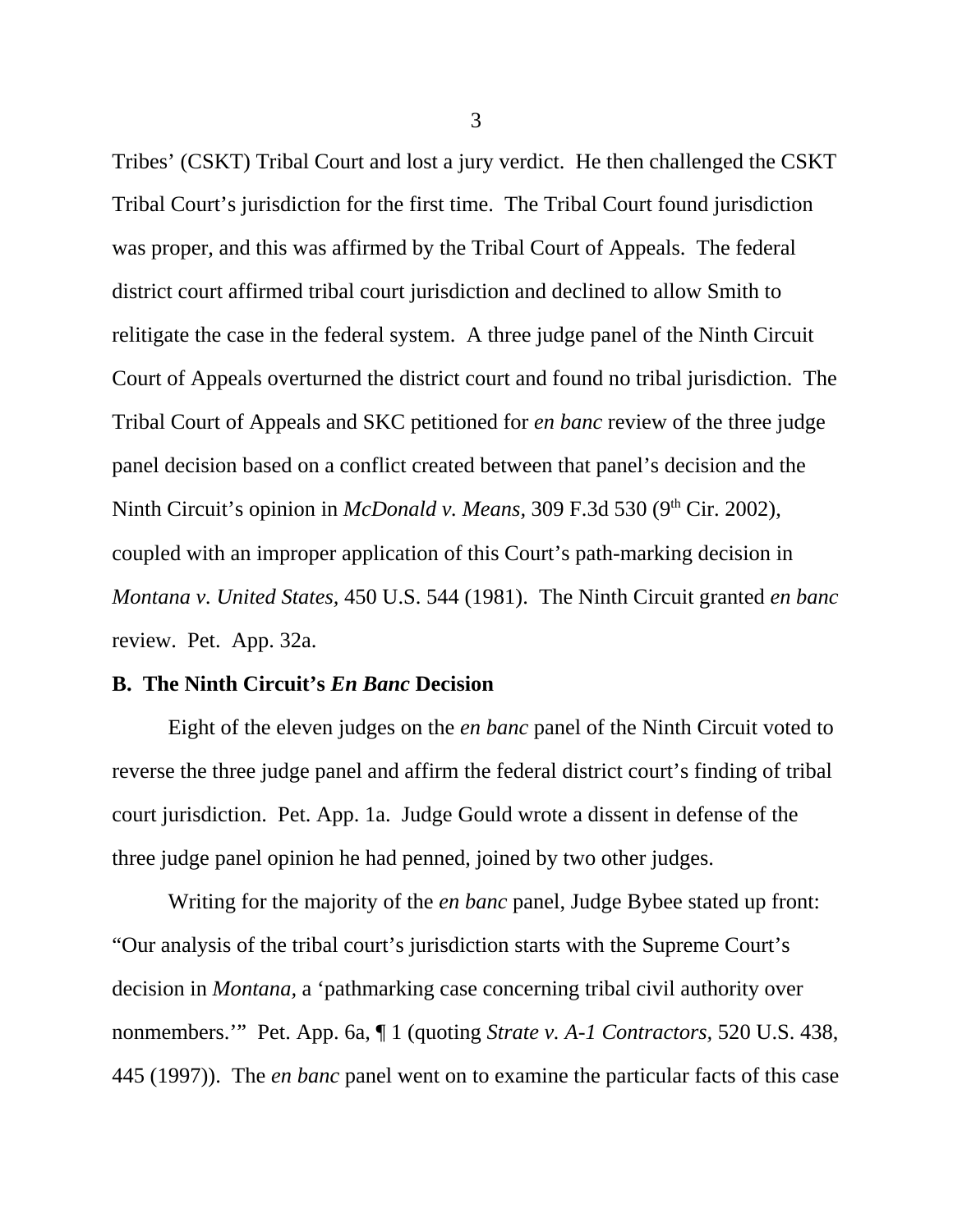using this Court's framework for determining tribal court jurisdiction under the *Montana* line of cases, noting that tribal jurisdiction over non-members is generally not found, subject to two exceptions: "The first exception relates to nonmembers who enter consensual relationships with the tribe or its members; the second concerns activity that directly affects the tribe's political integrity, economic security, health, or welfare." Pet. App. 7a, ¶ 1 (quoting *Montana,* 450 U.S. at 465; *Strate,* 520 U.S. at 446).

The *en banc* panel notes that this Court has stated that the membership status of the uncontesting party counts as an important jurisdictional factor. Pet. App. 8a, ¶ 1 (citing *Nevada v. Hicks,* 533 U.S. 353, 382 (2001)) (Souter, J., concurring). The *en banc* panel then provided a detailed examination of the status of SKC and found it to be a tribal entity. Pet. App. 11a - 13a. The *en banc* panel referenced the fact that this conclusion was consistent with other circuits' examination of tribal colleges and tribal entities similar to SKC. *Id.* Relying on this Court's statements pertaining to the relevant nature of party status from *Hicks*, 533 U.S. at 358 & n. 2, as well as *Nat'l Farmers Union Ins. Cos. v. Crow Tribe of Indians,* 471 U.S. 845, 854-55 (1985), Judge Bybee expressed the *en banc* panel's puzzlement with the dissent's "insistence that the *Montana* 'framework applies to legal actions involving 'nonmembers' without limitation,' and that we have 'err[ed]' in holding that jurisdiction may turn on 'whether the nonmember party is a plaintiff or defendant.'" Pet. App. 9a, n. 3 (quoting dissent at 25a-26a).

After a lengthy and careful analysis of controlling precedent from this Court,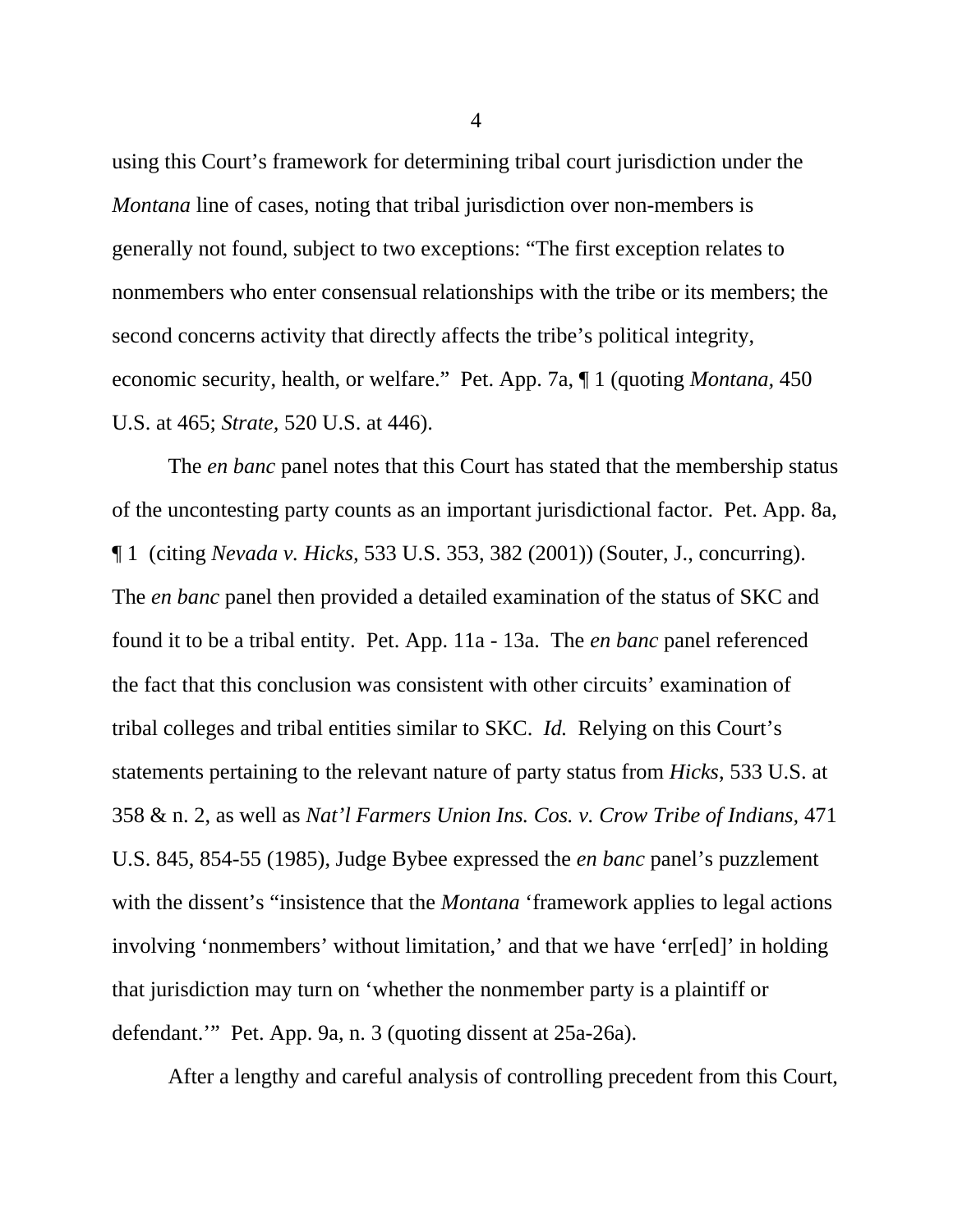the *en banc* panel concluded that tribal court jurisdiction was proper under the first *Montana* exception (consensual relationship). In rejecting the three judge panel's holding that the first *Montana* "consent" exception is limited to written agreements only, Judge Bybee wrote: "We are of the opinion that, even though his claims did not arise from contracts or leases with the Tribes, Smith could and did consent to the civil jurisdiction of the Tribes' courts." Pet. App. 16a, ¶ 2. The *en banc* panel also noted that the factual situation of this case might fit within the second *Montana* exception (non-member's conduct has direct effect on the political integrity, economic security, or health or welfare of the tribe) in as much as Smith's lawsuit was a tort claim naming a tribal entity located on tribal land as the defendant. Pet. App. 15a, ¶ 3 - 16a. The *en banc* panel went on to explain that denying the tribal court jurisdiction to hear such a case could "seriously limit the tribe's ability to regulate the conduct of its own members through tort law." *Id.* However, because this case "fits more comfortably" within the first *Montana* exception, the majority found tribal court jurisdiction on this basis alone. Pet. App. 16a,  $\P$  1.

Like the district court before, the *en banc* panel went on to find the case most analogous to Smith's was *Williams*, a decision this Court has held out as exemplifying the first *Montana* exception for tribal court jurisdiction. "Smith is within the *Williams* rule. Smith comes to this proceeding as the plaintiff, in full control of the forum in which he prosecutes his claims against SKC." Pet. App. 17a, ¶ 3. The *en banc* panel noted that this Court continues to rely on *Williams* in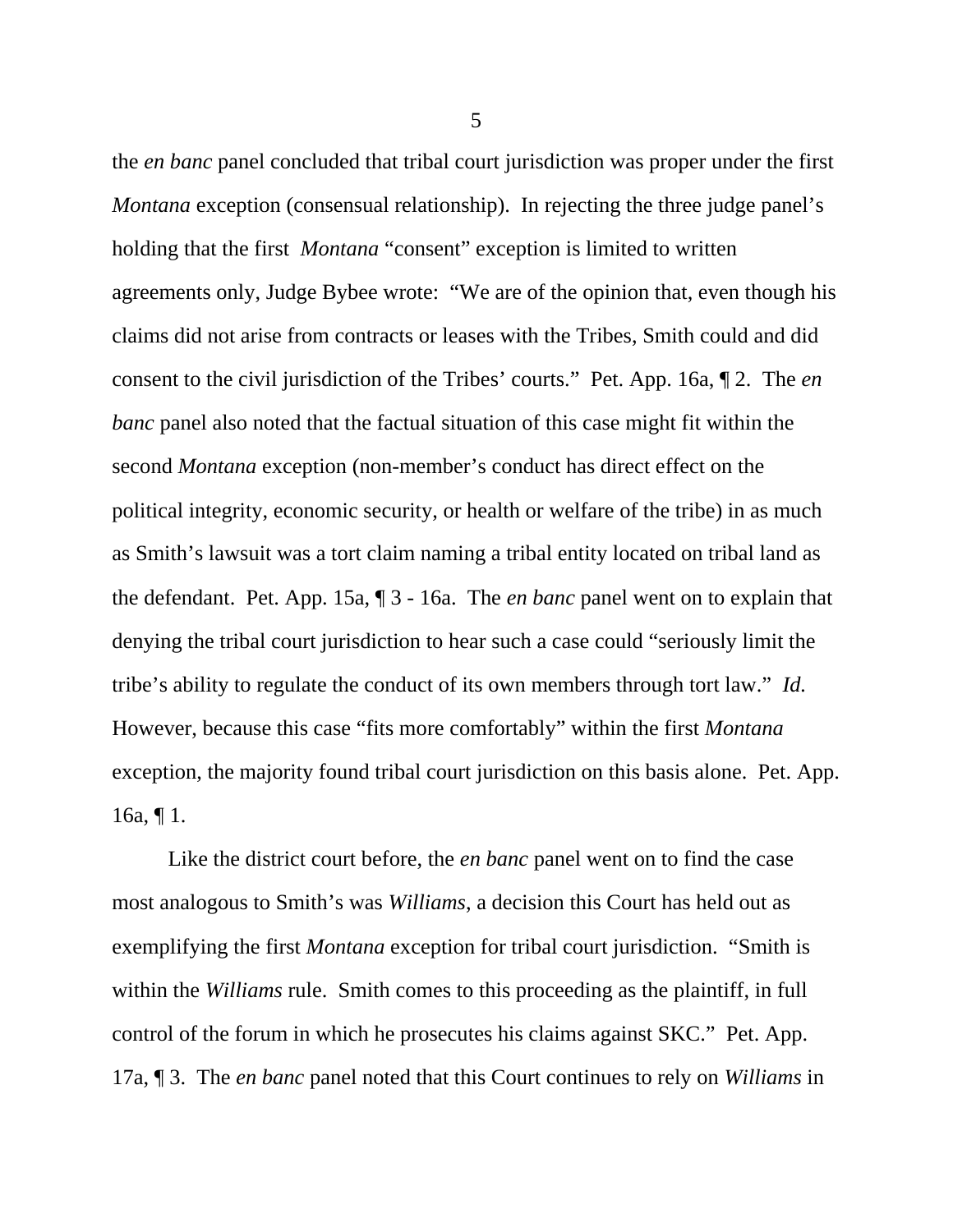its tribal jurisdiction cases. "The [Supreme] Court's recent decisions in *Hicks* and *Strate* reaffirm the validity of *Williams*." Pet. App. 17a, ¶ 2. The *en banc* panel continued, "[m]ost recently, in *Hicks*, the Court cited *Williams* as an example of 'private individuals who voluntarily submitted themselves to tribal regulatory jurisdiction by the arrangements that they...entered into.'" *Id.,* (quoting *Hicks,* 533 U.S. at 372). Furthermore, "the [Supreme] Court made clear that *Williams* was a case involving 'claims brought against tribal defendants.'" *Id.* 

From start to finish the *en banc* panel utilized this Court's bedrock precedent for analyzing tribal court jurisdiction, concluding that tribal court jurisdiction in this case was consistent with the first *Montana* exception. The issue of tribal court exhaustion was not a factor in the *en banc* panel's decision, nor did the dissent mention it. Signifying that tribal exhaustion was not an issue in this case, the *en banc* panel simply disposed of the matter in a footnote by reciting this Court's precedent on tribal court exhaustion, and noting that the district court did not issue its decision until Smith had already exhausted his tribal court remedies. Pet. App. 7a, n. 1.

### **REASONS FOR DENYING THE PETITION**

 **1.** The decision below presents no issue worthy of this Court's attention. Contrary to Smith's assertion, the Ninth Circuit did not create any new law. Smith misconstrues the basis for the *en banc* panel's decision in this case. The *en banc* panel began with the assumption that this Court's *Montana* precedent was the controlling law, then applied that jurisdictional template to the facts of this case,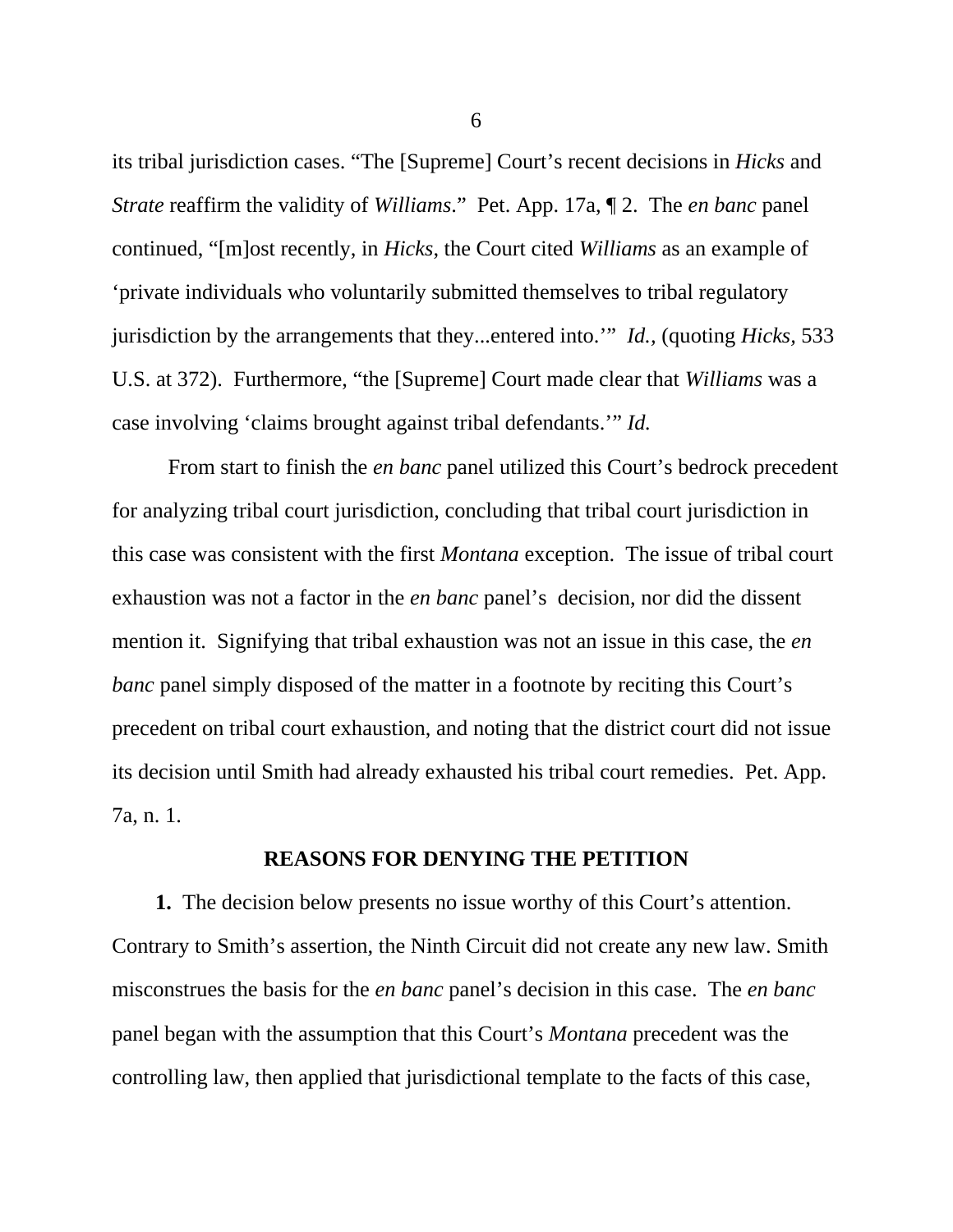concluding that Smith's actions amounted to a clear and unambiguous consent to tribal court jurisdiction under the first *Montana* exception. *See,* Pet. App. 15a-16a. The record shows that Smith agreed tribal court jurisdiction was proper and sought to affirmatively litigate his claims in that forum. Pet. App. 102a ¶ 1, 106a-107a. Smith could and did consent to tribal court jurisdiction by electing to proceed as the plaintiff in the tribal forum. The *en banc* panel also found that Smith's case might very well fall under the second *Montana* exception.

To further ensure that its jurisdictional analysis was firmly tethered to this Court's guiding law, the *en banc* panel cited to this Court's rule in *Williams,* which held that tribal courts have jurisdiction over claims brought by non-members against Indian defendants for reservation-based conduct. The court below found *Williams* particularly applicable because the facts justifying jurisdiction in that case are similar to the facts presented in Smith's case. The *en banc* panel was careful to point out that this Court has held *Williams* exemplifies both the first *and* second *Montana* exceptions, and continues to be cited as precedent by this Court. Pet. App. 16a-18a. The *en banc* panel examined numerous avenues through which both *Montana* exceptions could be met, as well as the rule in *Williams.* Given this Court's holdings in *Montana* and *Williams,* there was no need for the *en banc* panel to create new law in order to find tribal court jurisdiction. The Ninth Circuit announced no new law. Consequently, review should be denied.

**2.** This is not a situation in which the Ninth Circuit ignored relevant law from this Court. Quite the contrary. The Ninth Circuit marched in lockstep with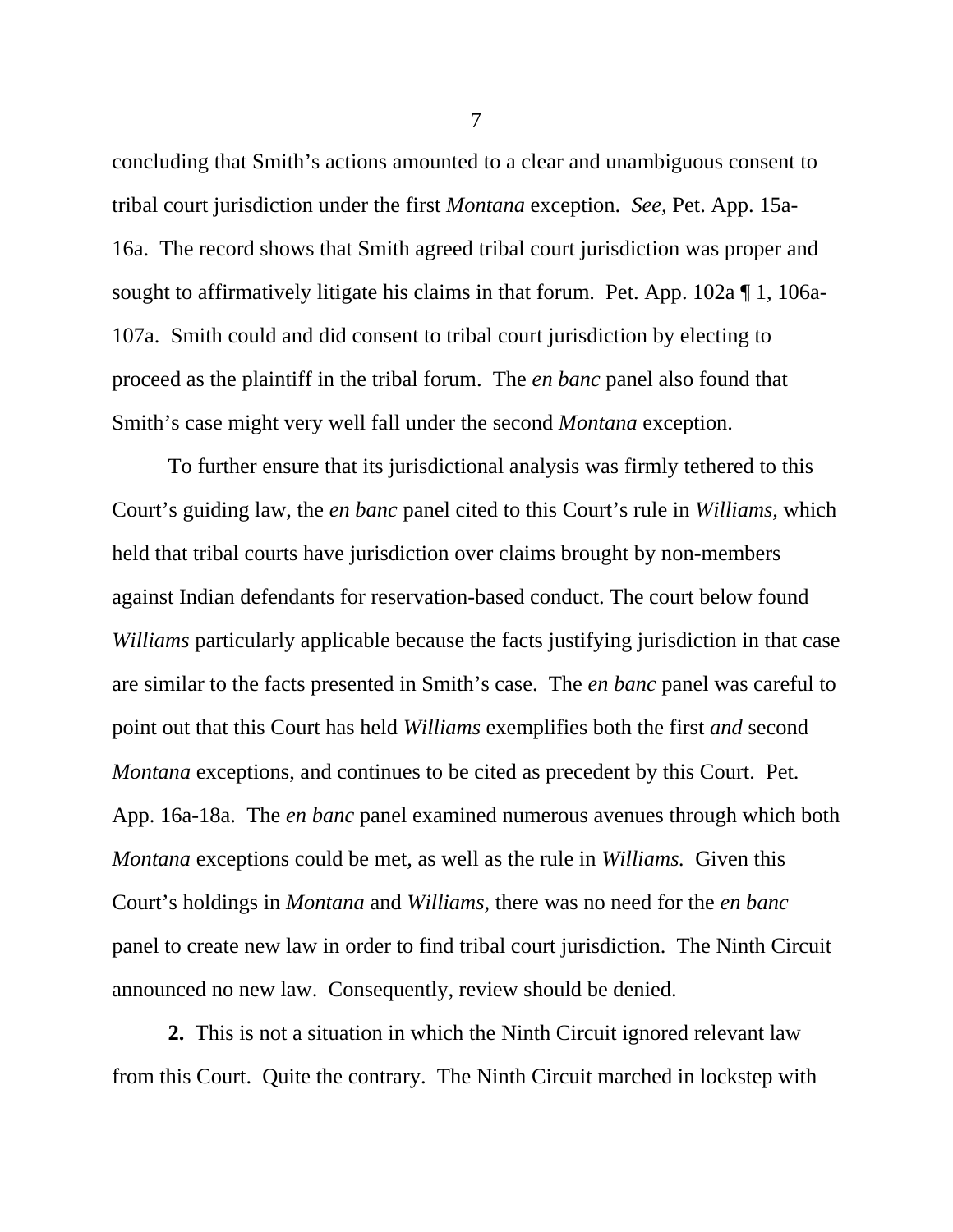this Court's history of law regarding tribal court jurisdiction. The decision below is a faithful rendering of this Court's established precedent.

Federal Indian law is a unique body of law developed from this Court's earliest days. See e.g., *Worcester v. Georgia,* 31 U.S. (6 Pet.) 515 (1832). Unlike the other courts, there is no constitutional or statutory basis for civil subject matter jurisdiction of tribal courts. Tribal jurisdiction is derived from the sovereign nature of Indian tribes, and this Court's historical body of federal Indian law. This Court has held that consent to tribal court jurisdiction can properly vest a tribal court with subject matter jurisdiction. This principle is the bedrock of tribal court jurisdiction, definitively announced by this Court in *Montana* and its progeny. The *en banc* panel's finding of tribal court jurisdiction using a first *Montana* consent exception is not new law, but fits squarely within the four corners of this Court's doctrinal law on tribal court jurisdiction. Smith would have this Court ignore its own precedent and examine this case through the inappropriate lens of federal court subject matter jurisdiction.<sup>1</sup> Such a request reflects a deep misunderstanding of the reasoning behind the *en banc* panel's holding. Smith's petition asks this Court to rewrite its own history of federal Indian law. Review should be denied.

<sup>&</sup>lt;sup>1</sup>However, even under a federal court jurisdictional analysis this Court has found voluntary consent to jurisdiction dispositive. *See, Lapides v. Board of Regents of the University of Georgia,* 535 U.S. 613 (2002) (holding that the State of Georgia was barred from claiming Eleventh Amendment immunity from suit once it voluntarily invoked federal court jurisdiction by removing the case from state court). Similar to the present situation with Smith, this Court noted, "[i]t would seem anomalous or inconsistent" for a state to both invoke and dispute the jurisdiction of the federal court, and that allowing states to freely assert both claims in the same case could "generate seriously unfair results." *Id.* at 619.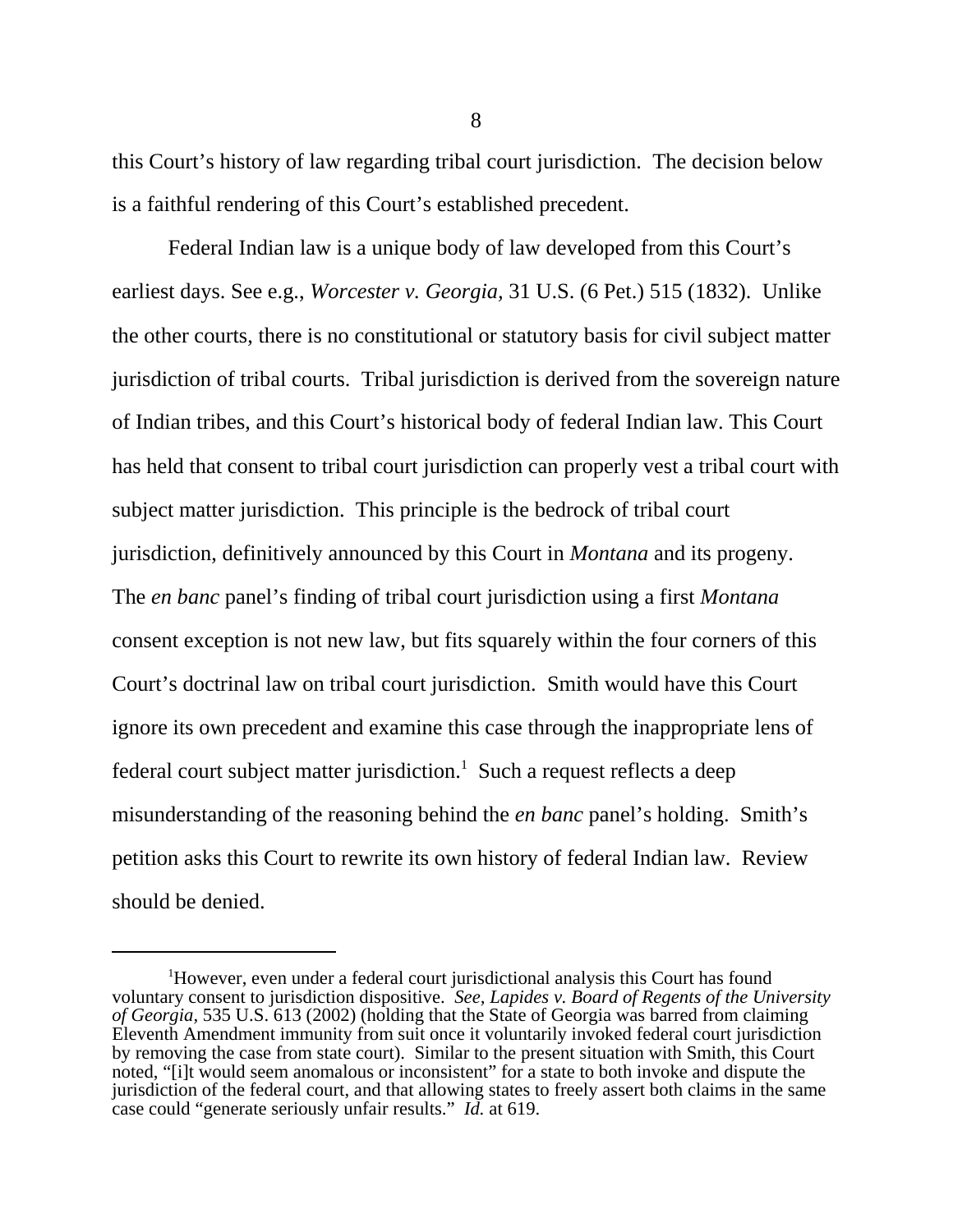**3(A).** The decision below does not conflict with this Court or any other circuit court. Smith seeks to manufacture a conflict by recasting the decision as "dictat[ing] that the act of exhausting one's remedies in the tribal court system operates to establish subject-matter jurisdiction where it would not otherwise exist." Pet. at 9. Such an assertion presumes that Smith sought to affirmatively litigate his case in tribal court solely for the purposes of exhausting his tribal court remedies, an assertion that the *en banc* panel never accepted. The opinion below gave a verbatim recitation of the exhaustion law from this Court and previous Ninth Circuit precedent, then acknowledged that by the time the district court ruled on the case Smith had exhausted his jurisdictional challenge in the tribal court system. Pet. App. 7a, n. 1. The *en banc* panel went on to find tribal jurisdiction based on Smith's express consent to affirmatively litigate his case in the tribal forum, not, as Smith alleges, on a "distorted" view of this Court's exhaustion doctrine. To the contrary, it is Smith who has a distorted view of this Court's law on tribal court exhaustion.

The exhaustion doctrine (based in comity) directs federal courts to abstain from ruling on challenges to tribal court jurisdiction in order to permit the tribal court the opportunity to determine in the first instance whether it has jurisdiction. *National Farmers,* 471 U.S. 845; *Iowa Mut. Ins. Co. v. LaPlante,* 480 U.S. 9 (1987). If a tribal court properly decides it has jurisdiction, it proceeds with the case. *Id.* If the federal court later agrees that jurisdiction was proper, it will not relitigate the case. *LaPlante,* 480 U.S. at 19. This is the exhaustion law applied in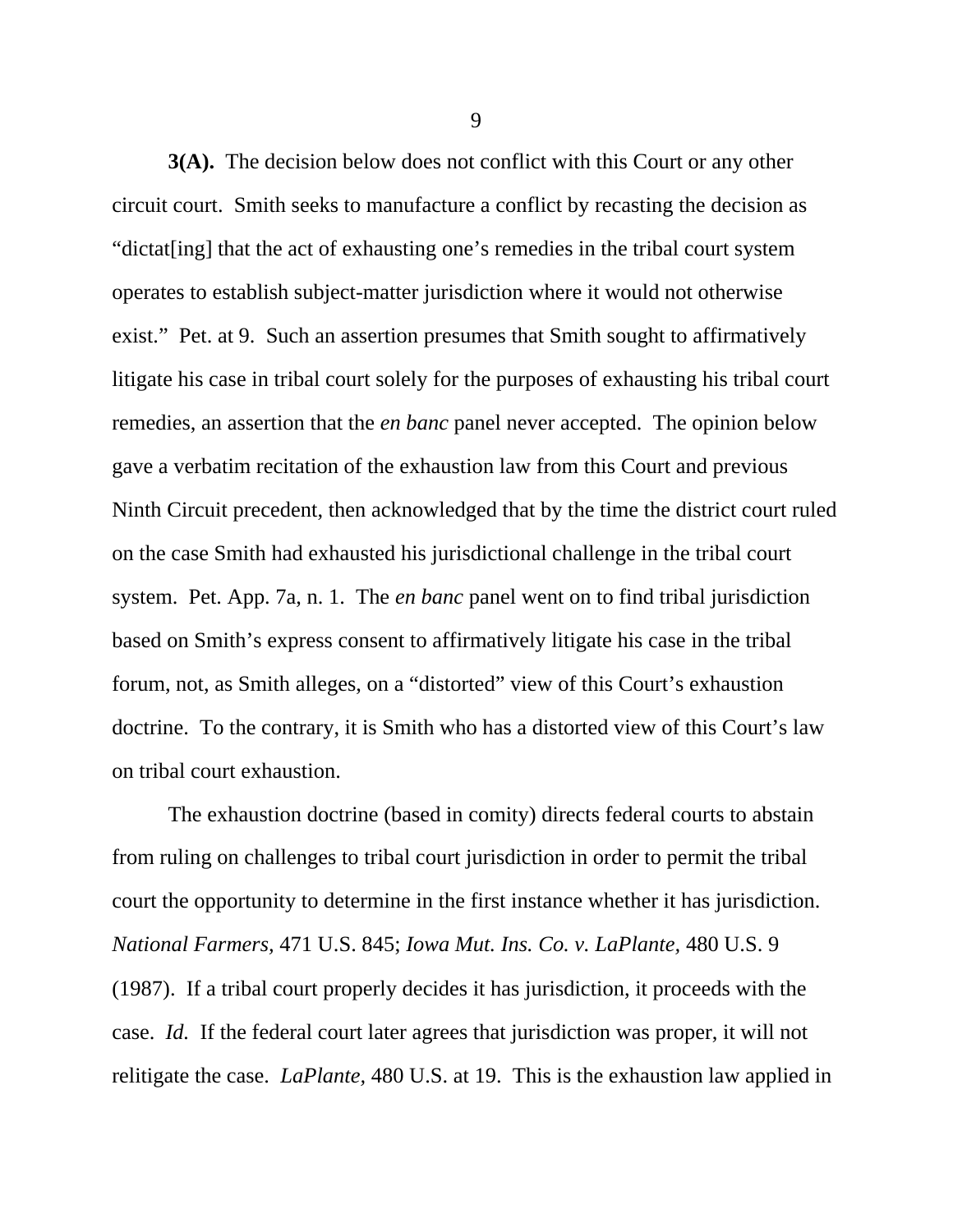the Eighth and Ten Circuit cases cited by Smith. In both *Weeks Construction, Inc. v. Oglala Sioux Housing Authority, 797 F.2d 668 (8<sup>th</sup> Cir. 1986), and <i>Brown v. Washoe Housing Authority, 835 F.2d 1327 (10<sup>th</sup> Cir. 1988)* the non-member plaintiff filed suit in federal court only to have the tribal defendant respond by stating jurisdiction should lie with the tribal court. Both the Eighth and Tenth Circuits followed this Court's exhaustion doctrine, holding tribal courts should have the first opportunity to determine jurisdiction, and that federal courts should abstain from taking the case until the tribal courts had made their determinations.

The Ninth Circuit's law on tribal court exhaustion remains absolutely faithful to this Court's exhaustion doctrine, and falls right in line with the Eighth and Ten Circuits. *See, Stock West Corp. v. Taylor,* 964 F.2d 912 (9th Cir. 1992)(*en banc*); *Allstate Indemnity Co. v. Stump*, 191 F.3d 1071 (9<sup>th</sup> Cir. 1999). Under the exhaustion doctrine, Smith would indeed have been required to exhaust his tribal court remedies if he had initially challenged the jurisdiction of the tribal court, but this was not the case. Smith's answer to the original tribal court complaint explicitly *affirmed* the statement of tribal court jurisdiction that is required before a case can be heard in the CSKT Tribal Court. Pet. App. 102a, ¶ 1 (referencing Pet. App. 94a, ¶ 1). He then proceeded with his cross claim and engaged in discovery and pretrial motions, all of which culminated in a five day trial on the merits.

Every case cited in Smith's petition addresses a party's challenge to jurisdiction from the outset of the case. However, the record here shows Smith affirmatively consented to tribal court jurisdiction, litigated his case, and was only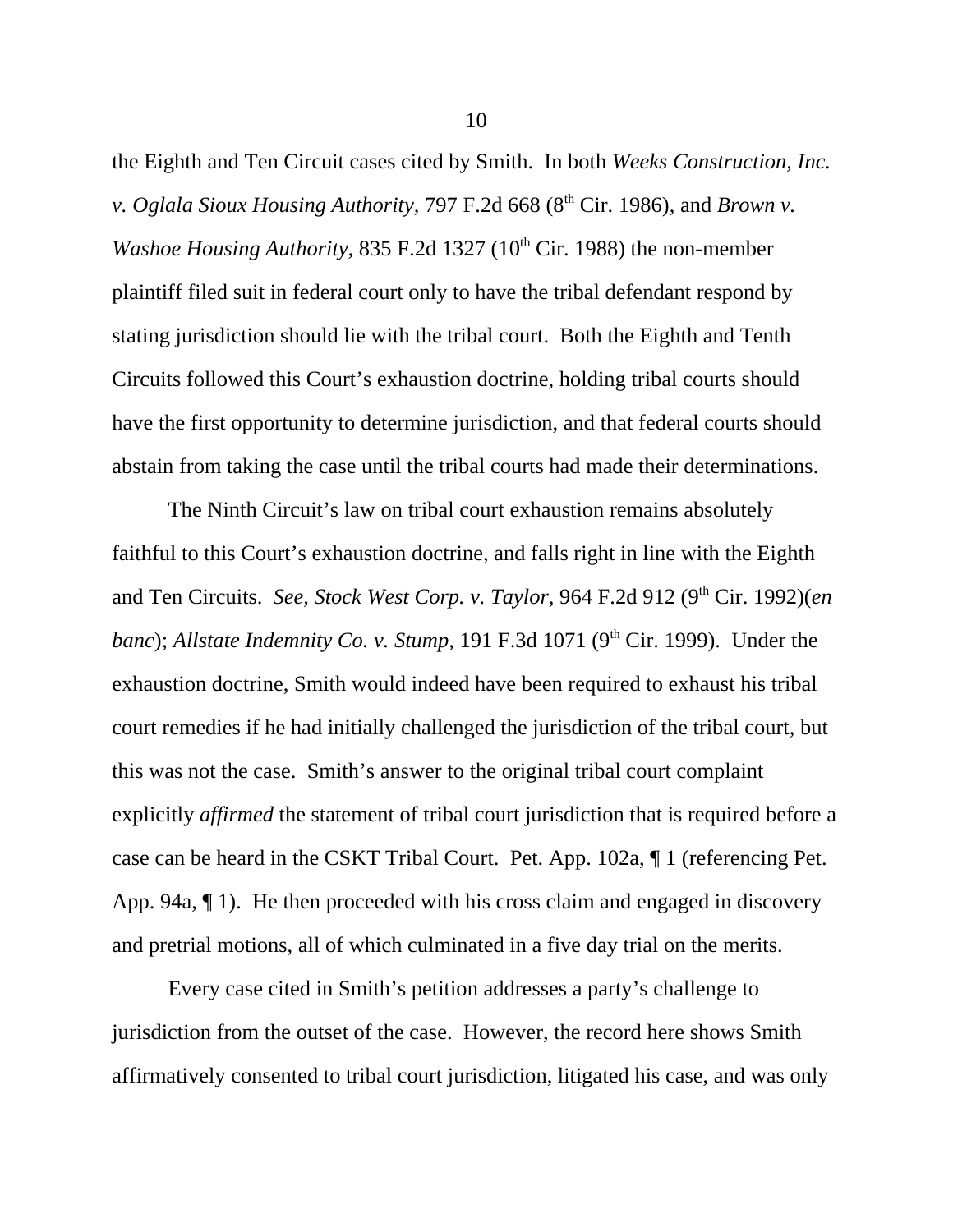required to exhaust his tribal court remedies once he initiated a *post-verdict* jurisdictional challenge. The decision below turns on those facts. The Ninth Circuit *did not* find that exhaustion equals consent, nor does Smith cite to any express holding from the *en banc* panel that makes any such pronouncement. Rather, it found that Smith had consented to tribal jurisdiction long before the exhaustion doctrine ever came into play. To hold otherwise would allow any nonmember plaintiff the opportunity to litigate a case in tribal court, then mount a jurisdictional challenge based upon the jury verdict. Such a rule would be an outright endorsement of forum shopping, something this Court hardly had in mind when it established the exhaustion doctrine. Smith, not the Ninth Circuit, has a "distorted" characterization of the exhaustion doctrine resulting from his distorted view of the record. Smith's recasting of the decision below does not justify review by this Court.

**3(B).** Smith also asks this Court to correct what he perceives to be a conflict within the Ninth Circuit. Pet. at 27-32. Smith cites to alleged distinctions between this case and the Ninth Circuit's rulings in *McDonald v. Means,* 309 F.3d 530 (2002) and *Ford Motor Co. v. Todecheene,* 394 F.3d 1170 (2005). However, aside from the materially distinguishable facts in all three cases, the *en banc* panel reheard Smith's case in part to remedy the three judge panel's conflict with *McDonald*. Smith also asserts that the Ninth Circuit's *Todecheene* decision cited to the original three judge panel in this case, and by reversing the three judge panel the *en banc* court is now in conflict with *Todecheene*. However, Smith